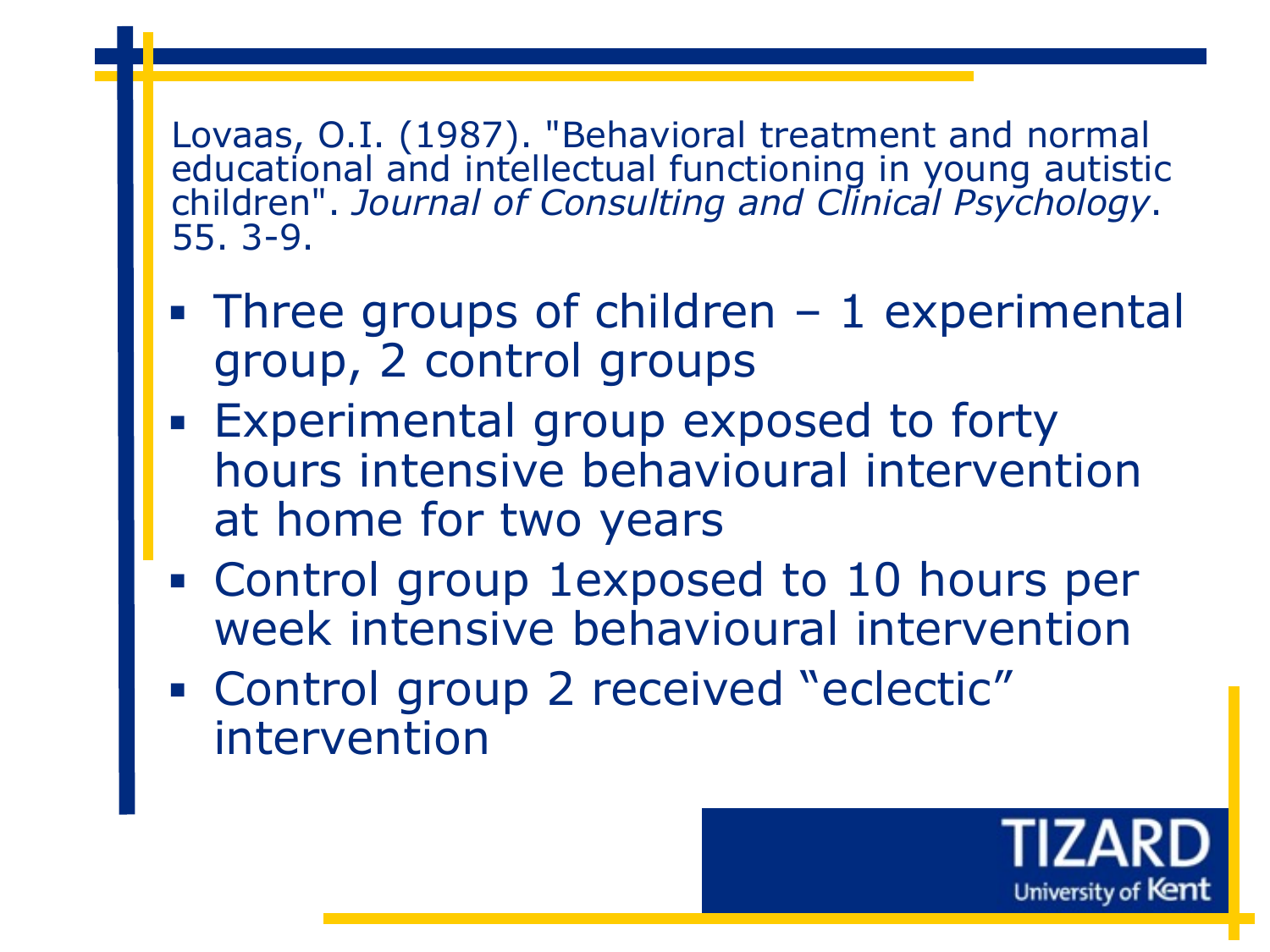**Standardised measures taken at the beginning of each child's participation in the study**

- e.g. IQ, Vineland Adaptive Behaviour Scale, Standardised language tests
- **The same tests were administered at the end of** two years, and their educational placement was noted (what kind of classrooms they ended up in)
- Tests were administered by testers "blind" to the group a child had been allocated to
- **EXTERG** They were independent of the experiment and of the treatment groups.
- Results ……………………

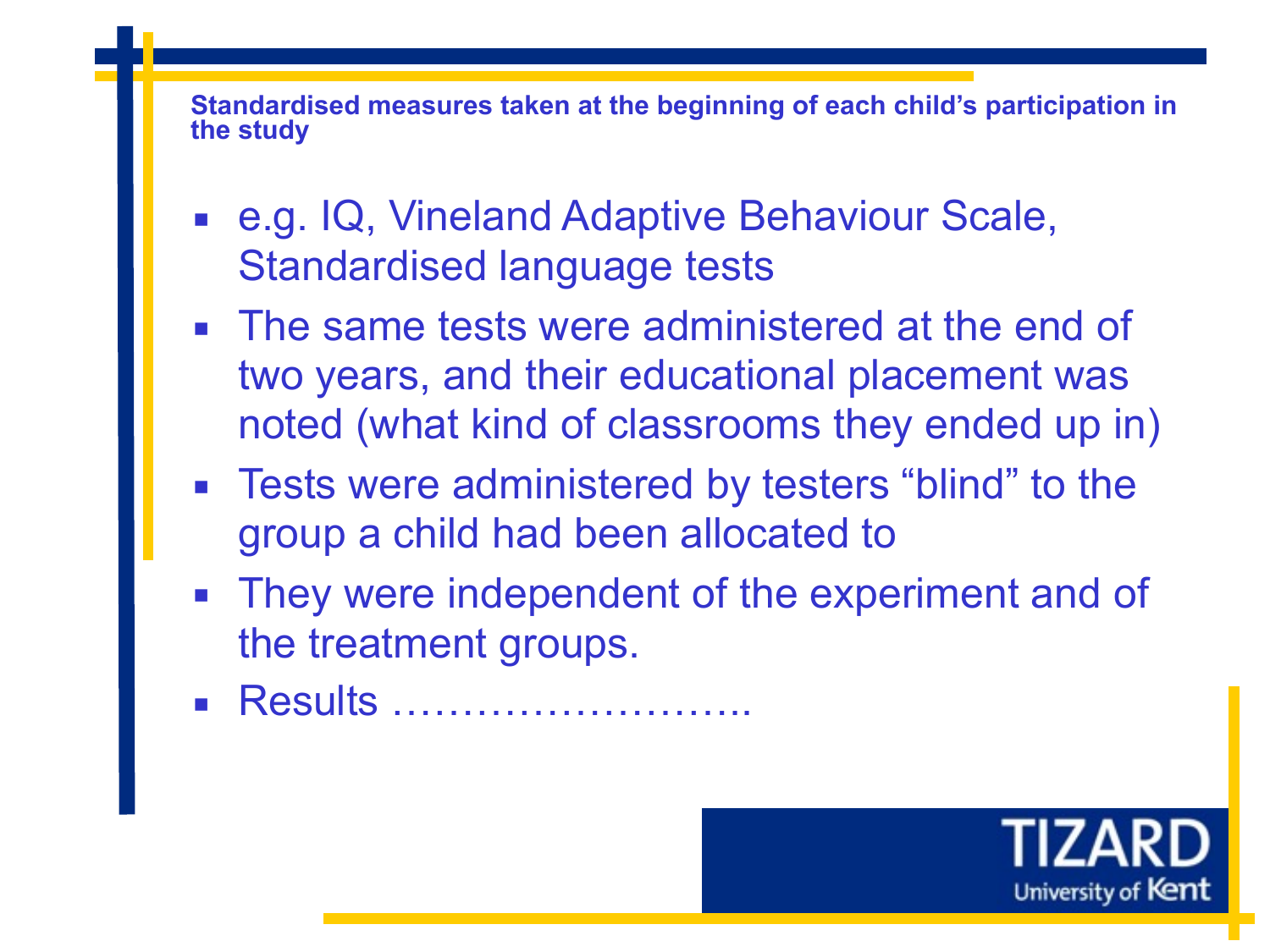## Educational Placement and Mean/Range of IQ at follow up (2yrs)

| <b>Group</b>        | <b>Mainstream</b> | <b>Aphasic</b> | <b>Autistic</b> |
|---------------------|-------------------|----------------|-----------------|
| <b>Experimental</b> |                   |                |                 |
| <b>Number</b>       | 9                 | 8              | $\overline{2}$  |
| Mean IQ             | 107               | 70             | 30              |
| Range               | 94-120            | 56-95          | Same score each |
| <b>Control 1</b>    |                   |                |                 |
| <b>Number</b>       | $\overline{0}$    | 8              | 11              |
| Mean IQ             |                   | 74             | 36              |
| Range               |                   | 30-120         | $20 - 73$       |
| <b>Control 2</b>    |                   |                |                 |
| <b>Number</b>       | $\mathbf{1}$      | 10             | 10              |
| Mean IQ             | 99                | 67             | 44              |
| Range               |                   | 49-81          | $35 - 54$       |
|                     |                   |                | - 14--          |

University of Kent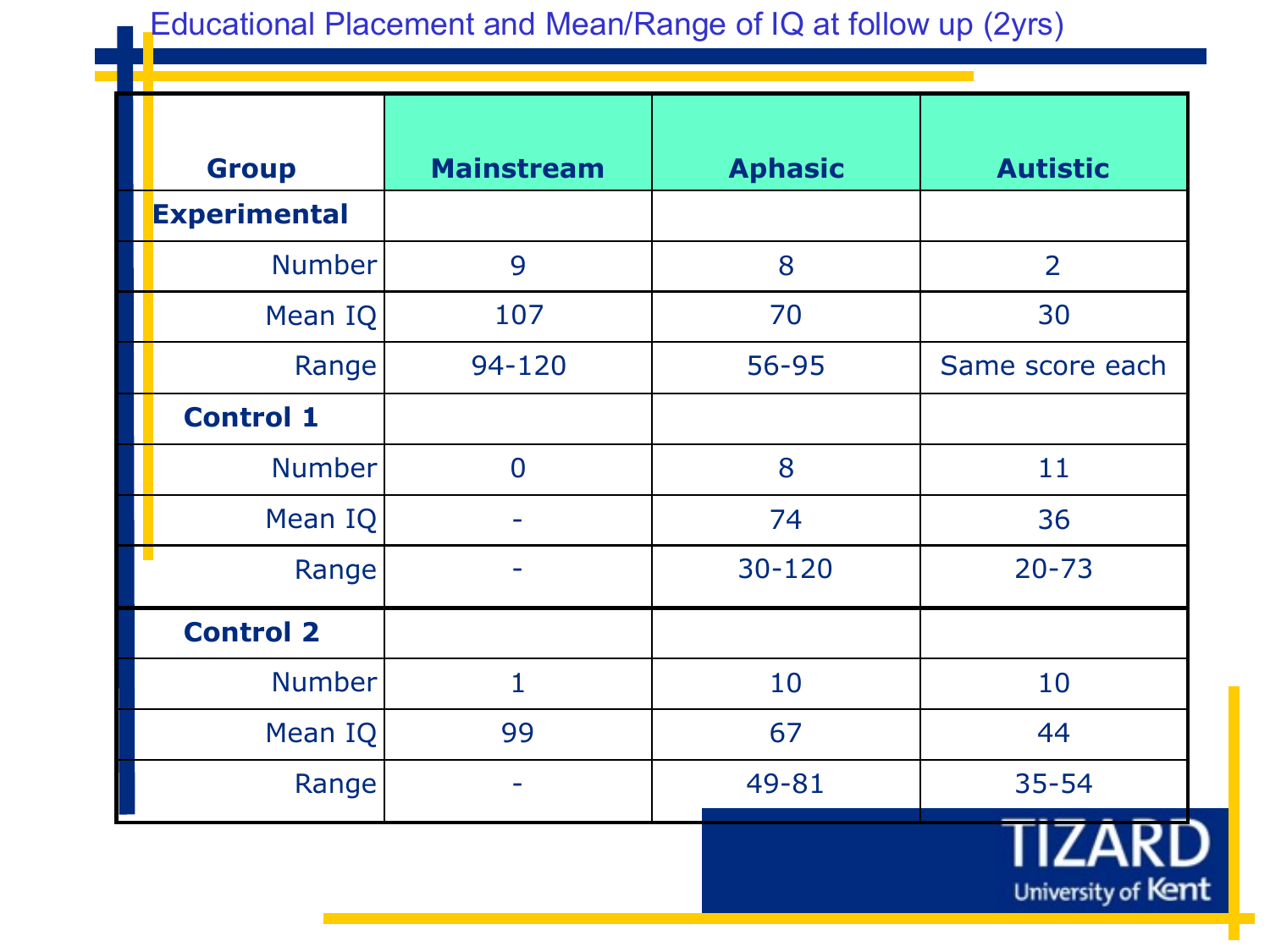| <b>Group</b> | <b>Mainstream</b> | <b>Aphasic</b> | <b>Autistic</b> |
|--------------|-------------------|----------------|-----------------|
| Experimental | 9/19              | 8/19           | 2/19            |
| Control 1    | 0/19              | 8/19           | 11/19           |
| Control 2    | 1/21              | 10/21          | 10/21           |

l T

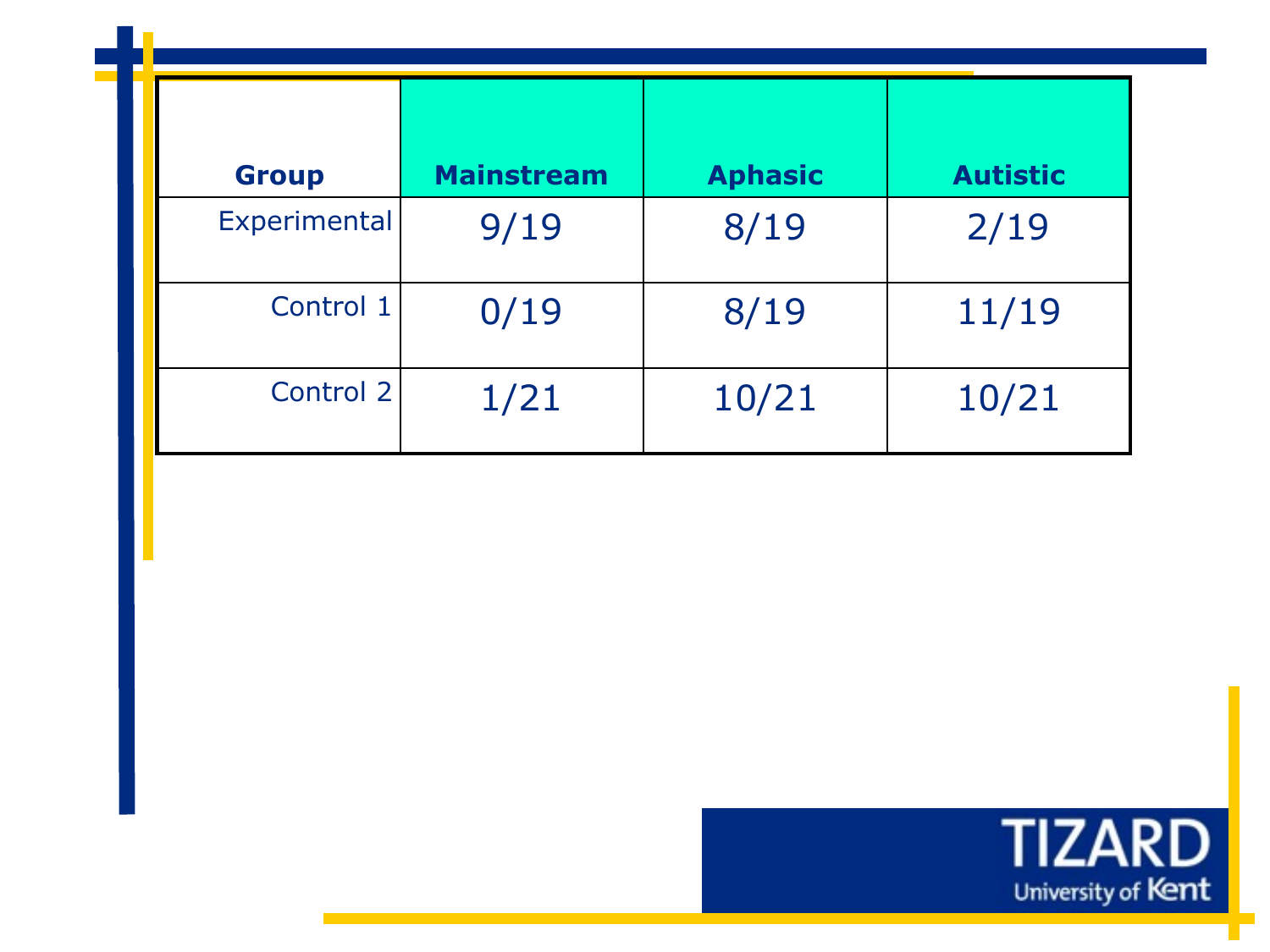## Educational Placement at follow up

| <b>Group</b>        | <b>Mainstream</b> | <b>Aphasic</b> | <b>Autistic</b> |
|---------------------|-------------------|----------------|-----------------|
| Experimental        | 9/19(47%)         | $8/19(42\%)$   | $2/19(11\%)$    |
| Combined<br>Control | $1/40(3\%)$       | 18/40<br>(45%) | 21/40<br>(53%)  |

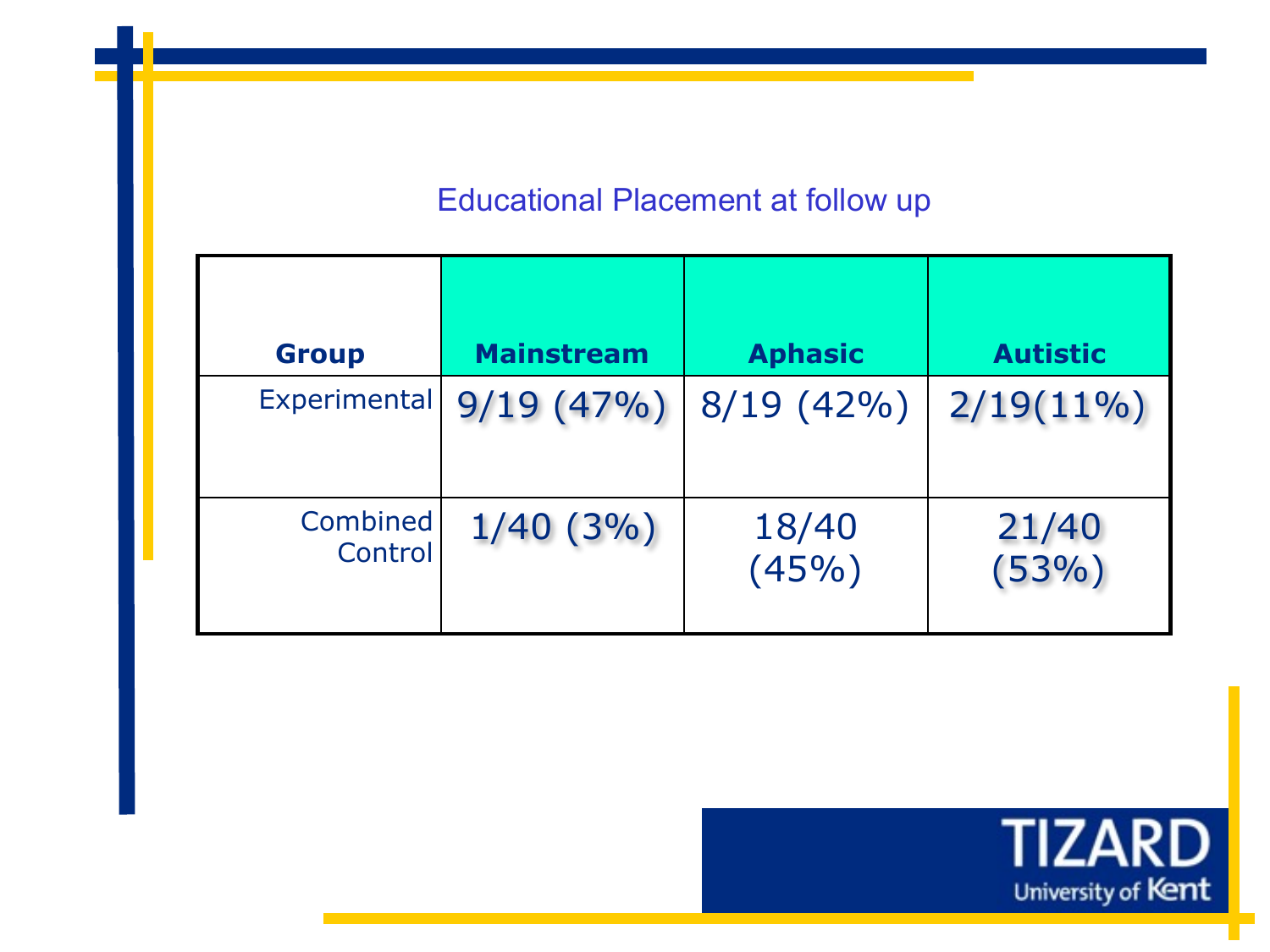McEachin, J. J., Smith, T., & Lovaas, O. I. (1993). USA

**I.** Long-term follow up of outcomes reported in Lovaas (1987). ▪Independent assessors found the experimental group preserved gains over control group at age 11.5 years. ■9 experimental children who achieved best outcomes (mainstream educational placement) in Lovaas (1987) extensively evaluated. ■ 8 of those children found to be **indistinguishable from typical children** on standardised tests of intelligence and adaptive behaviour.

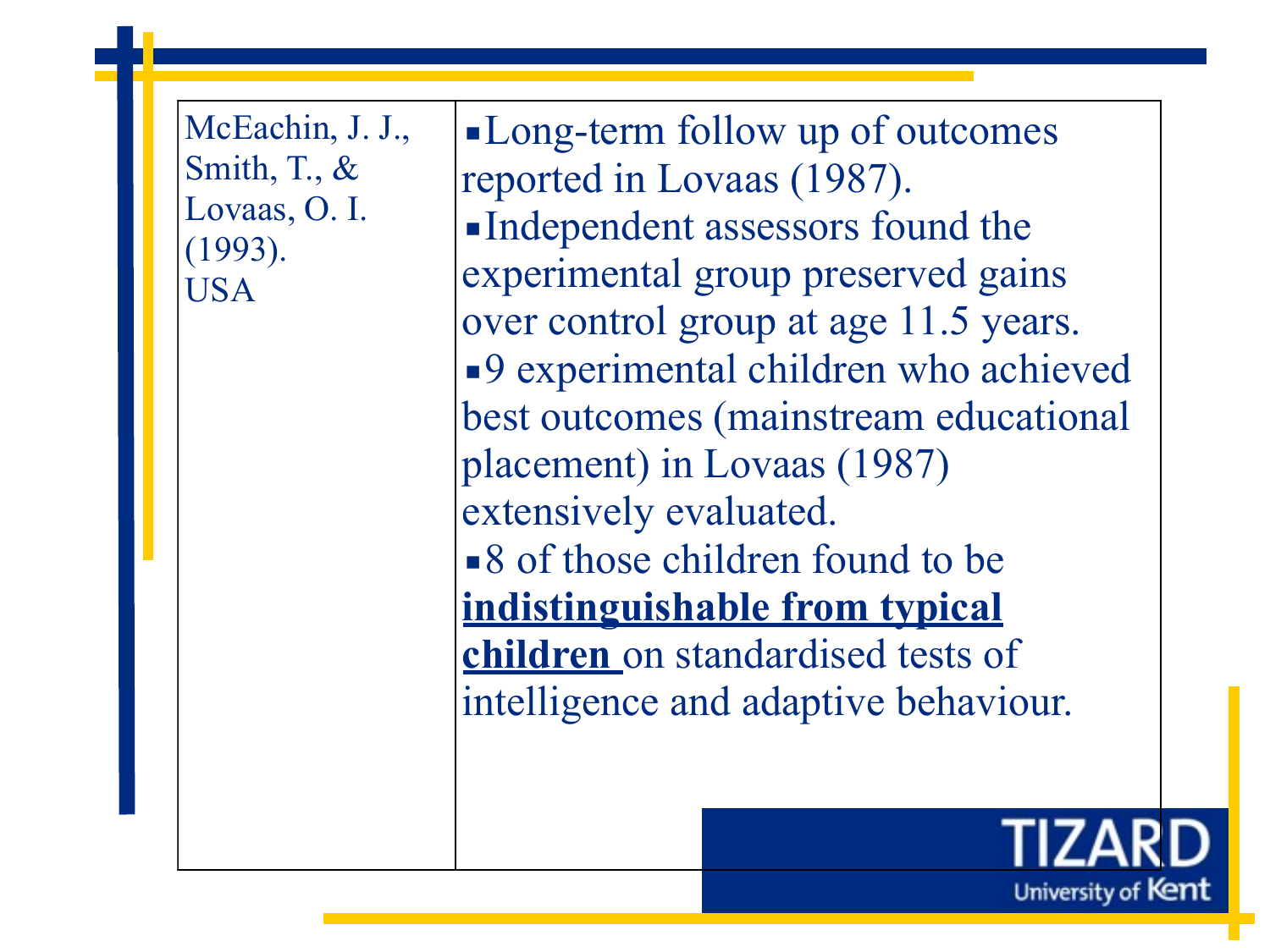| Smith, T., Groen, A. D., $\&$<br>Wynn, J. W. (2000).<br><b>USA</b> | • Randomized trial comparing ABA with parent-<br>training.<br>• Young children with pervasive developmental<br>disorder randomly assigned to ABA (15 children)<br>or parent training (13 children).<br><b>ABA</b> group averaged 24.52 hours/week<br>individual treatment for one year, gradually<br>reducing hours over next 1 to 2 years.<br>• Parent training group received 3 to 9 months<br>parent training.<br>Groups appeared similar at intake on all<br>measures;<br>At follow up, ABA group outperformed parent<br>training group on measures of intelligence,<br>visuo-spatial skills, language, and academics<br>$\blacksquare$ (Adapted from the Abstract, p.269). |
|--------------------------------------------------------------------|---------------------------------------------------------------------------------------------------------------------------------------------------------------------------------------------------------------------------------------------------------------------------------------------------------------------------------------------------------------------------------------------------------------------------------------------------------------------------------------------------------------------------------------------------------------------------------------------------------------------------------------------------------------------------------|
|                                                                    |                                                                                                                                                                                                                                                                                                                                                                                                                                                                                                                                                                                                                                                                                 |

University of Kent

۳

I F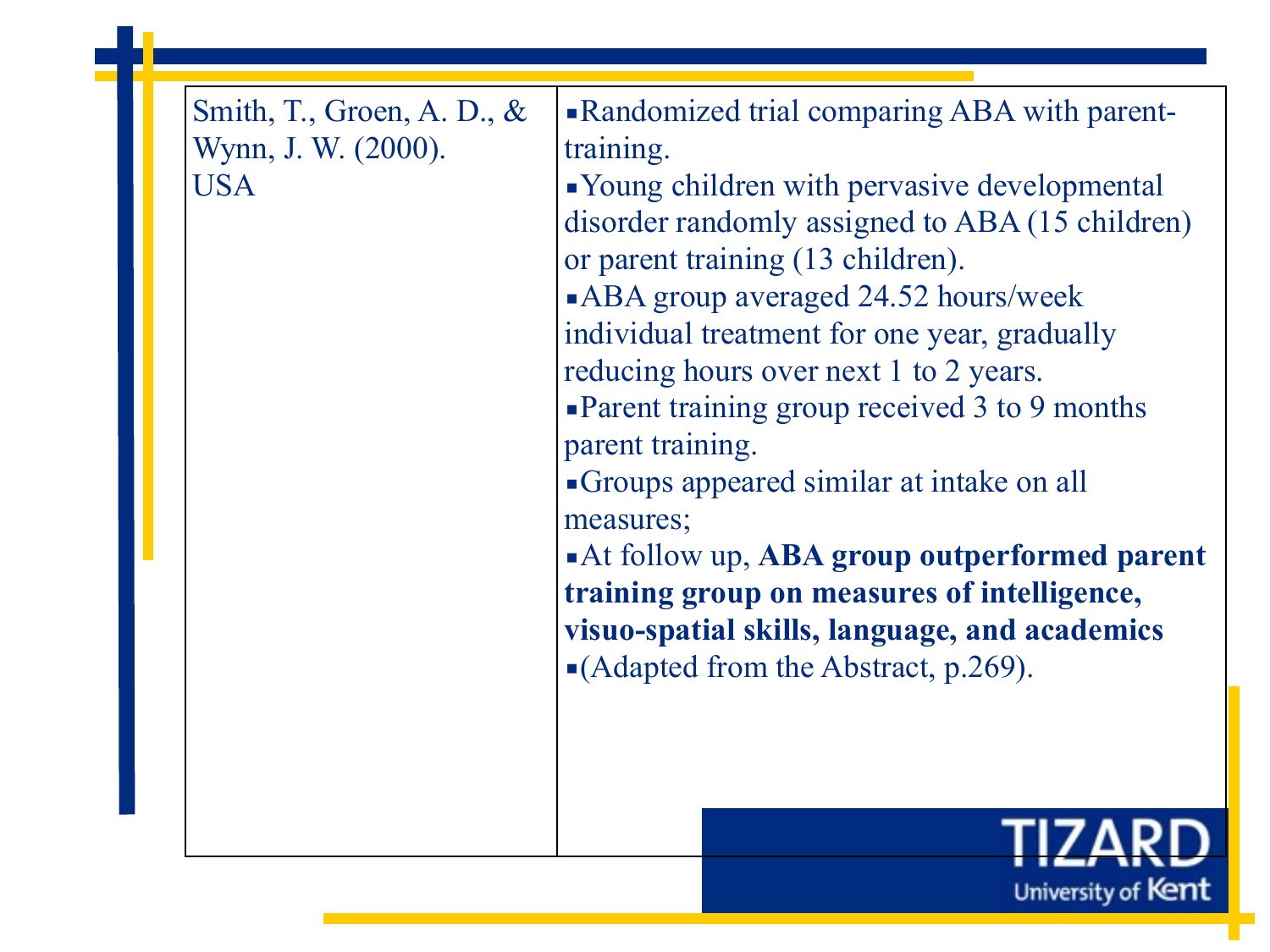| Eikeseth, S., Smith,<br>T., Jahr, E., $\&$<br>Eldevik, S. (2002).<br>Norway | • Compared intensive ABA with intensive eclectic<br>treatment.<br>At 1-year evaluation, 13 children who received intensive<br>ABA made significantly larger improvements than<br>comparison group of 12 children who received intensive<br>eclectic intervention.<br>On average, intensive ABA group gained<br>•17 points in IQ,<br>•13 points in language comprehension,<br>•23 points in expressive language, and<br>•11 points in adaptive behavior.<br>By comparison, intensive eclectic group obtained average<br>changes of<br>$-4$ points in IQ,<br>•-1 points in language comprehension,<br>•–2 points in expressive language, and<br>• 0 points for adaptive behaviour<br>$(p.63)$ . |
|-----------------------------------------------------------------------------|-----------------------------------------------------------------------------------------------------------------------------------------------------------------------------------------------------------------------------------------------------------------------------------------------------------------------------------------------------------------------------------------------------------------------------------------------------------------------------------------------------------------------------------------------------------------------------------------------------------------------------------------------------------------------------------------------|
|                                                                             | University of Kent                                                                                                                                                                                                                                                                                                                                                                                                                                                                                                                                                                                                                                                                            |

F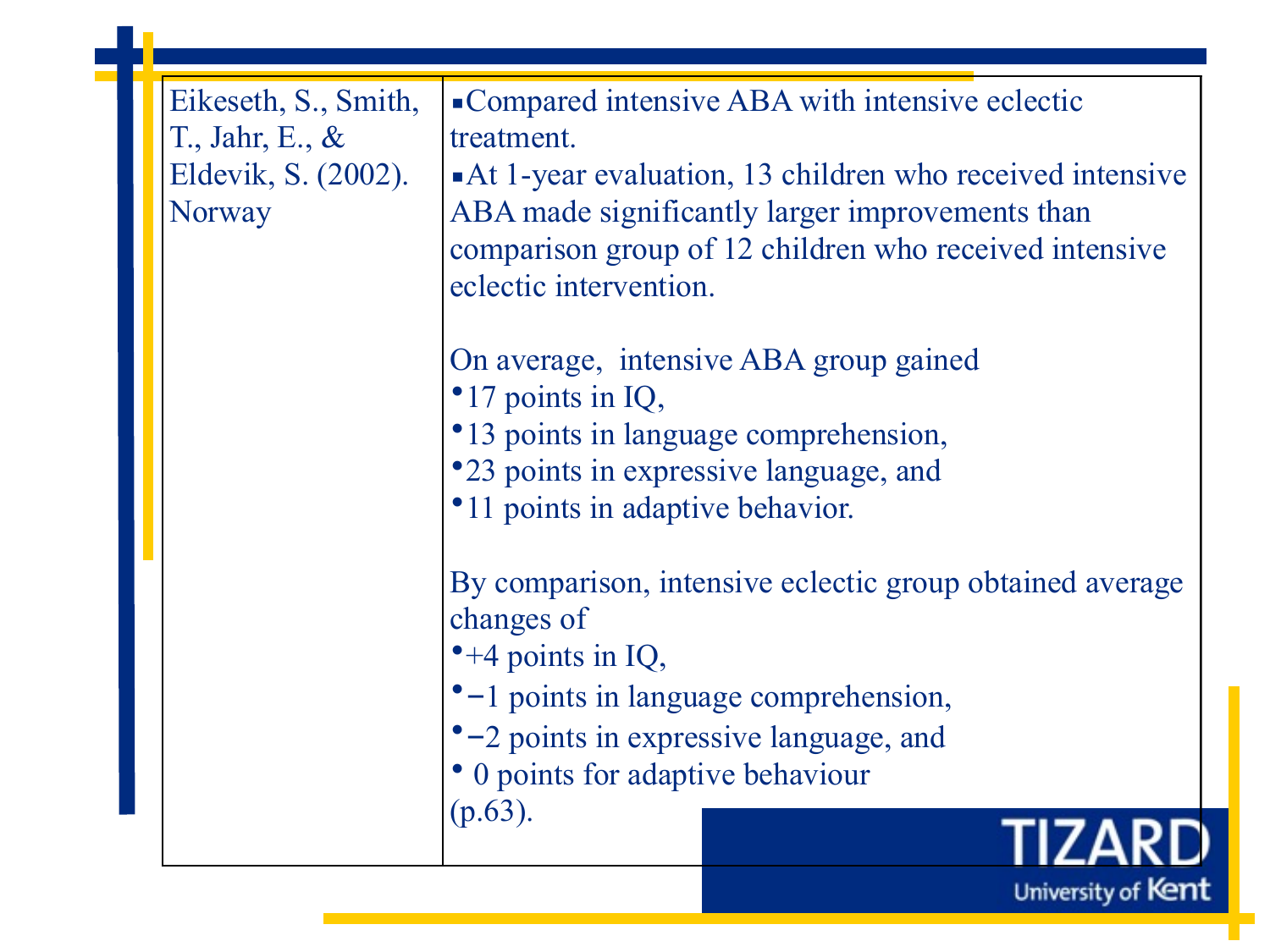Howard, J. S., Sparkman, C. R., Cohen, H. G., Green, G., & Stanislaw, H. (2005). USA

This study compared the effects of three kinds of educational programmes on cognitive, language and adaptive skills at intake and after 14 months.

The three kinds of programmes were:

1) Intensive ABA, 29 children;

2) Intensive "eclectic" programmes 16 children; and

3) Non-intensive "eclectic" programmes, 16 children.

•No significant difference was found between the groups on standardised tests administered by independent examiners at intake. •After 14 months, independent examiners again administered standardised tests to all children.

University of Kent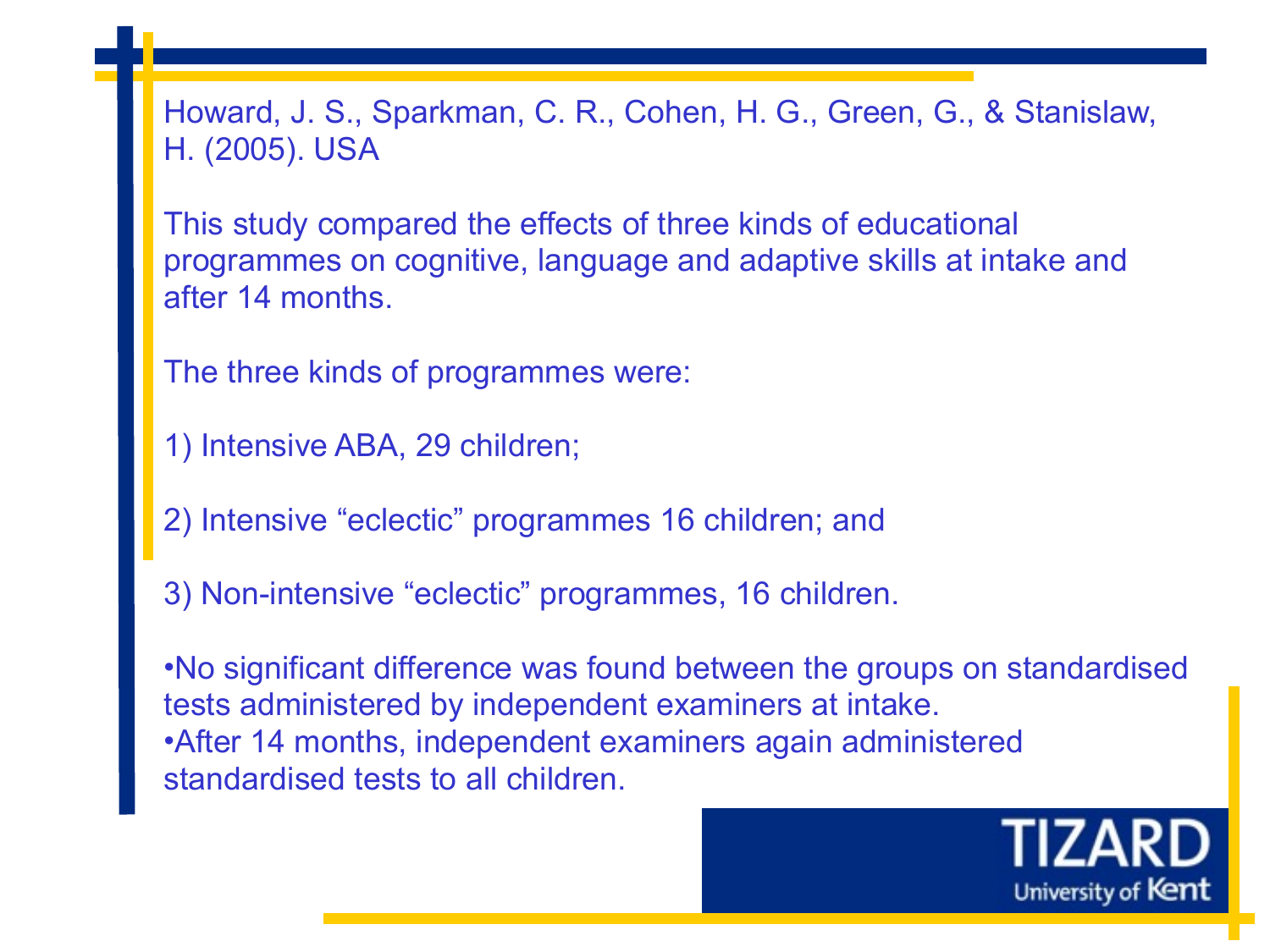| Howard, J. S., Sparkman, C. R., Cohen, H. G., Green, G., &<br>Stanislaw, H. (2005). USA<br>months<br><b>After</b><br>14                                            |                                                                                                                                                                                                                          |  |
|--------------------------------------------------------------------------------------------------------------------------------------------------------------------|--------------------------------------------------------------------------------------------------------------------------------------------------------------------------------------------------------------------------|--|
| <b>•The ABA group had higher mean</b><br>standard scores in all skill domains.<br>• The differences were statistically<br>significant in all domains (except motor | • Children in the intensive and non-<br>intensive "eclectic" groups had lower<br>mean standard scores in all skill<br>domains.<br>• There were no statistically significant<br>differences between the intensive and the |  |
| skills).<br>•Learning rates were substantially higher<br>than in other two groups (they had                                                                        | non-intensive groups.<br>•(the level of intensity of "eclectic"<br>programmes does not affect outcomes).                                                                                                                 |  |
| become faster learners).                                                                                                                                           |                                                                                                                                                                                                                          |  |
|                                                                                                                                                                    | University of Kent                                                                                                                                                                                                       |  |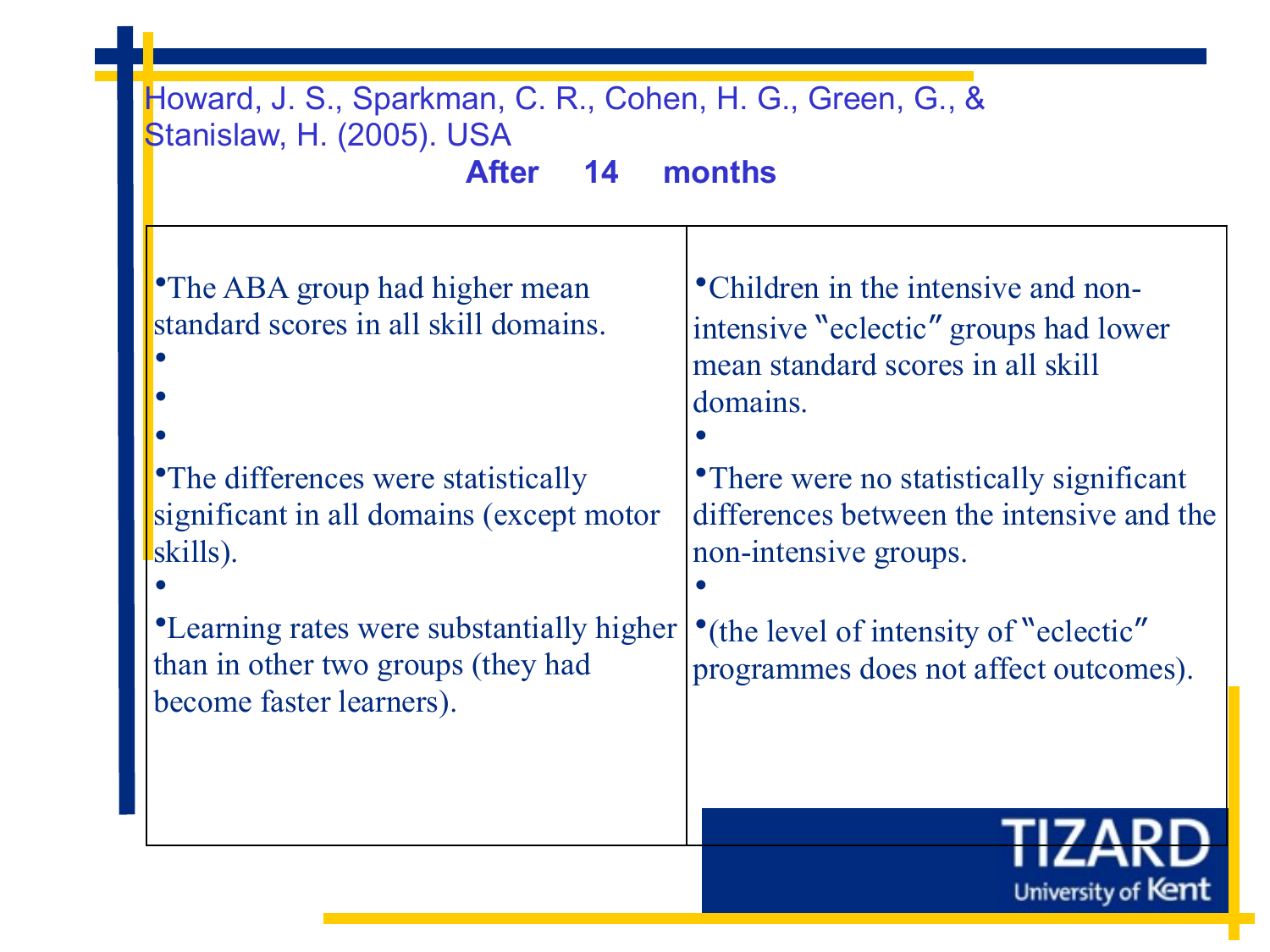| Sallows, G.,<br>Graupner, T. D.<br>(2005).<br><b>USA</b> | Replication of Lovaas (1987) with 24 children.<br>• Measured cognitive, language, social and academic<br>skills after four years:<br>•"48% [11 children] of all children showed rapid<br>learning, achieved average post-treatment scores, and<br>at age 7, were succeeding in regular education<br>classrooms" (from the Abstract, p.417).<br>"At age 7, these rapid learners were succeeding in<br>regular first or second grade classes, demonstrated<br>generally average academic abilities, spoke fluently,<br>and had peers with whom they played |
|----------------------------------------------------------|----------------------------------------------------------------------------------------------------------------------------------------------------------------------------------------------------------------------------------------------------------------------------------------------------------------------------------------------------------------------------------------------------------------------------------------------------------------------------------------------------------------------------------------------------------|
|                                                          | regularly" $(p.433)$ .                                                                                                                                                                                                                                                                                                                                                                                                                                                                                                                                   |

University of Kent

H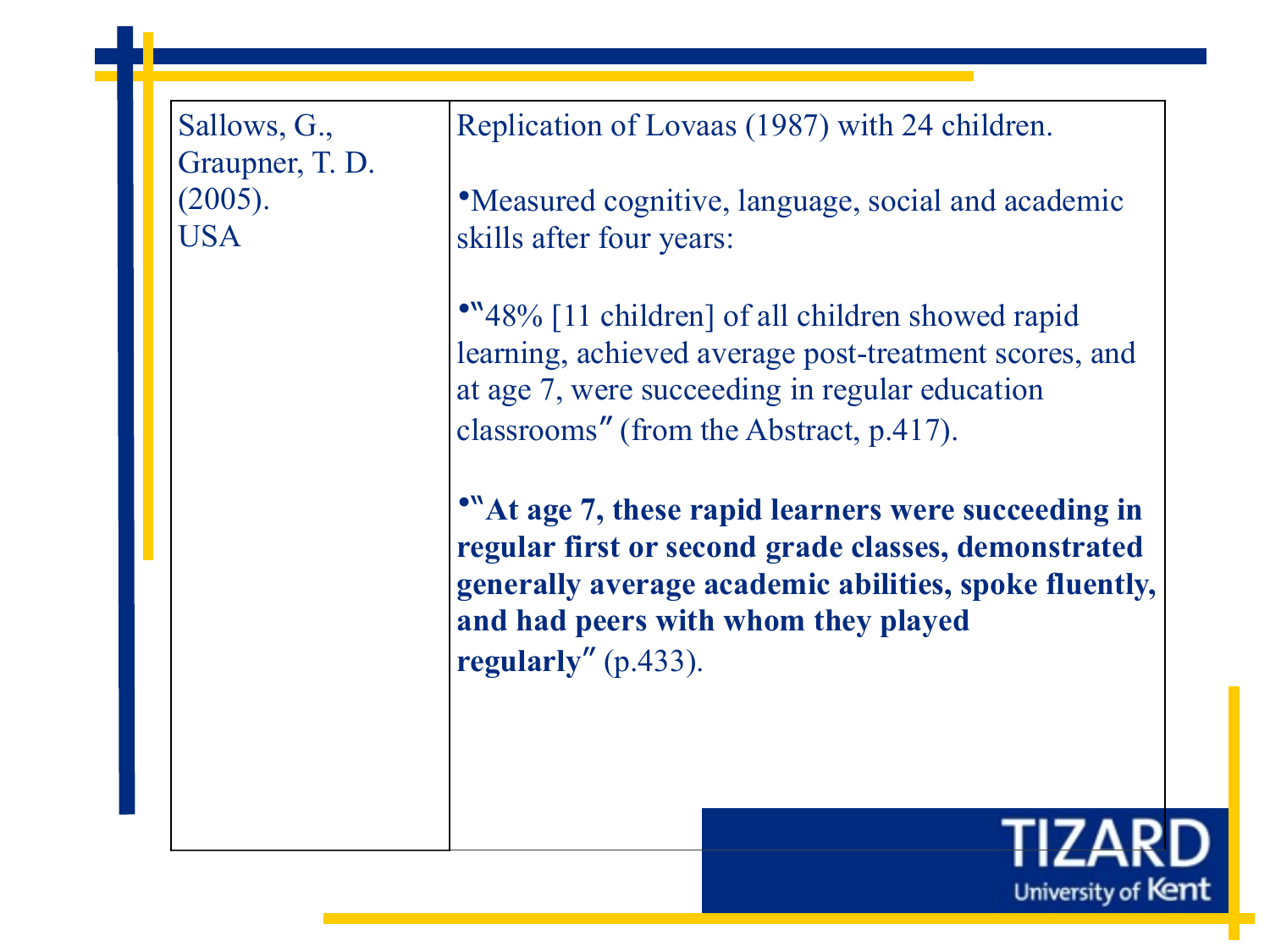Eikeseth, S., Smith, T., Jahr, E., & Eldevik, S. (2007). Norway

Followed up children from 2002 study comparing ABA with eclectic treatment. ABA (13 children) eclectic (12 children) Average age at start 5.5 years. Outcomes compared at average age 8 years 2 months.

ABA treated children showed:

•larger increases in scores, •less severe aberrant behaviour and •fewer social problems than eclectic group.

**Example 13 children** in the ABA group who scored within the range of mental retardation at intake scored within average range ( $\geq$  85) on both IQ and verbal IQ at follow-up

▪ **Two of 12 children** in the eclectic treatment group scored within average range at follow up.  $(p.273 - 276)$ .

> TIZARI University of Kent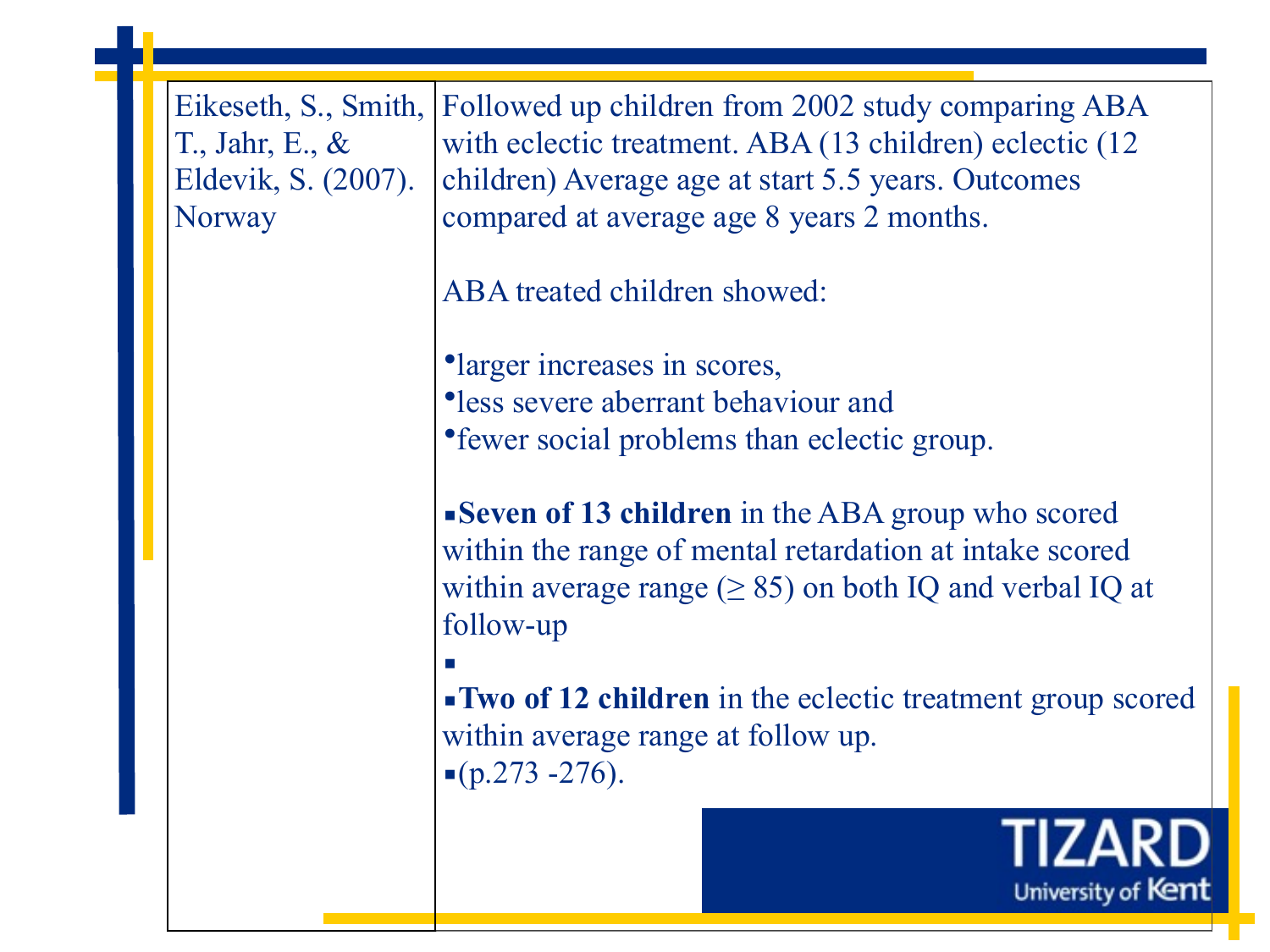**Eikeseth, S., Smith, T., Jahr, E., & Eldevik, S. (2007). Norway**

- ABA treatment group **gained** average:
- 25 IQ points,
- 12 points in adaptive functioning (measured by the Vineland Adaptive Behavior Scales),
- 20 points in Vineland Communication,
- 9 points in Vineland Daily Living Skills, and
- 12 points in Vineland Socialization Skills.
- Eclectic treatment group **obtained**  average **change** of
- $\bullet$  +7 points in IQ,
- **•** -10 points in Vineland Adaptive Functioning,
- –7 points in Vineland Communication,
- –6 points in Vineland Daily Living Skills, and
- $-12$  points on Vineland Socialization.

University of Kent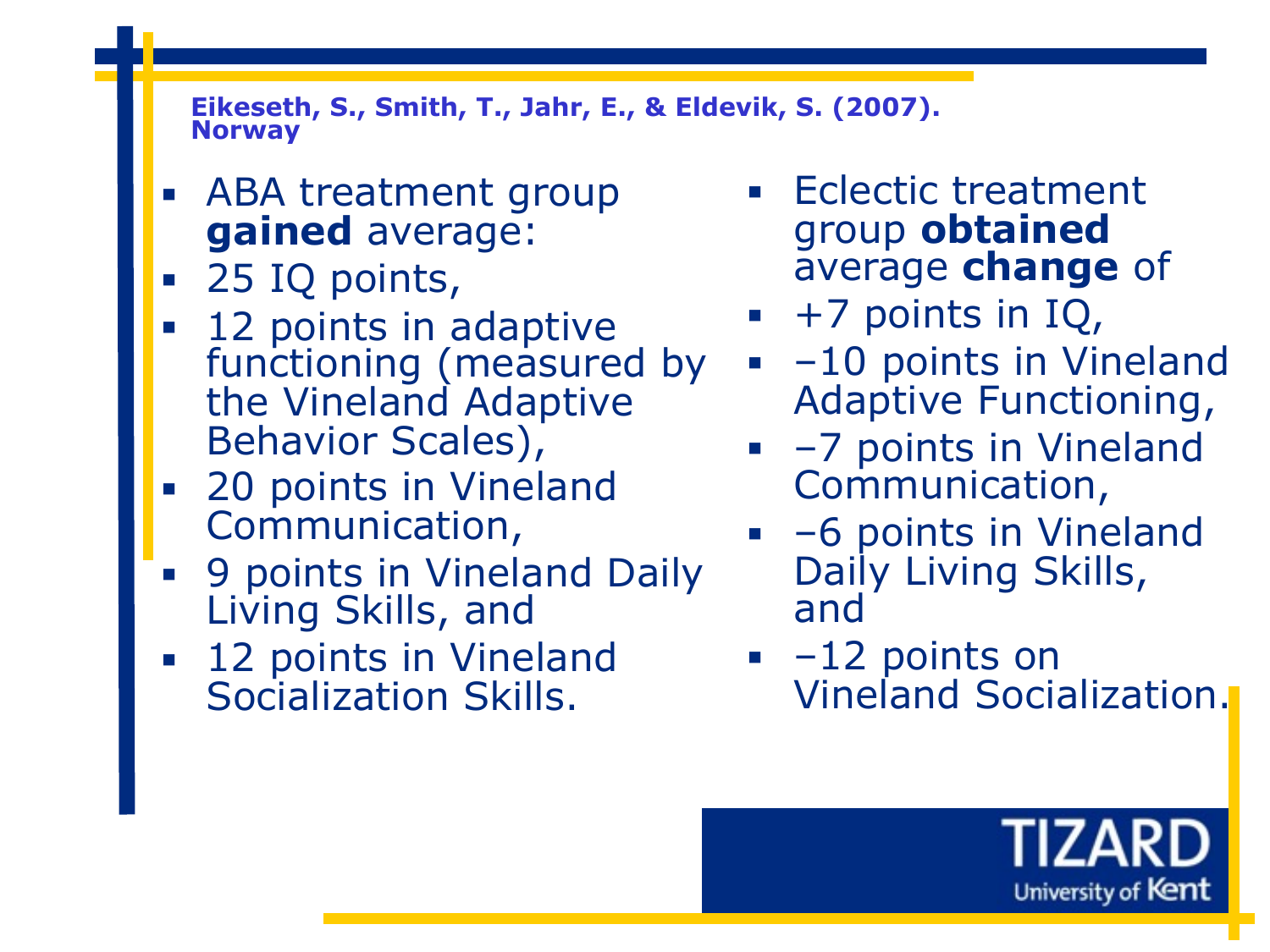Zachor, D. A., Ben-Itzchak, E., Rabinovich, A-L., Lahat, E. (2007). Israel

This study compared two approaches, Eclectic-Developmental (19 children) and ABA (20 children).

Children in both groups did not significantly different in autism severity, cognitive abilities and socio-economic background before intervention. Standardised tests administered at intake and after one year of interventions.

Findings:

•The ABA group showed significantly greater improvements than the Eclectic Developmental group at post-intervention. •Pre to post intervention differences in language and communication domains was significant only for the ABA group. •Both groups showed significant improvements in reciprocal social interaction. The effect size was greater for ABA group.